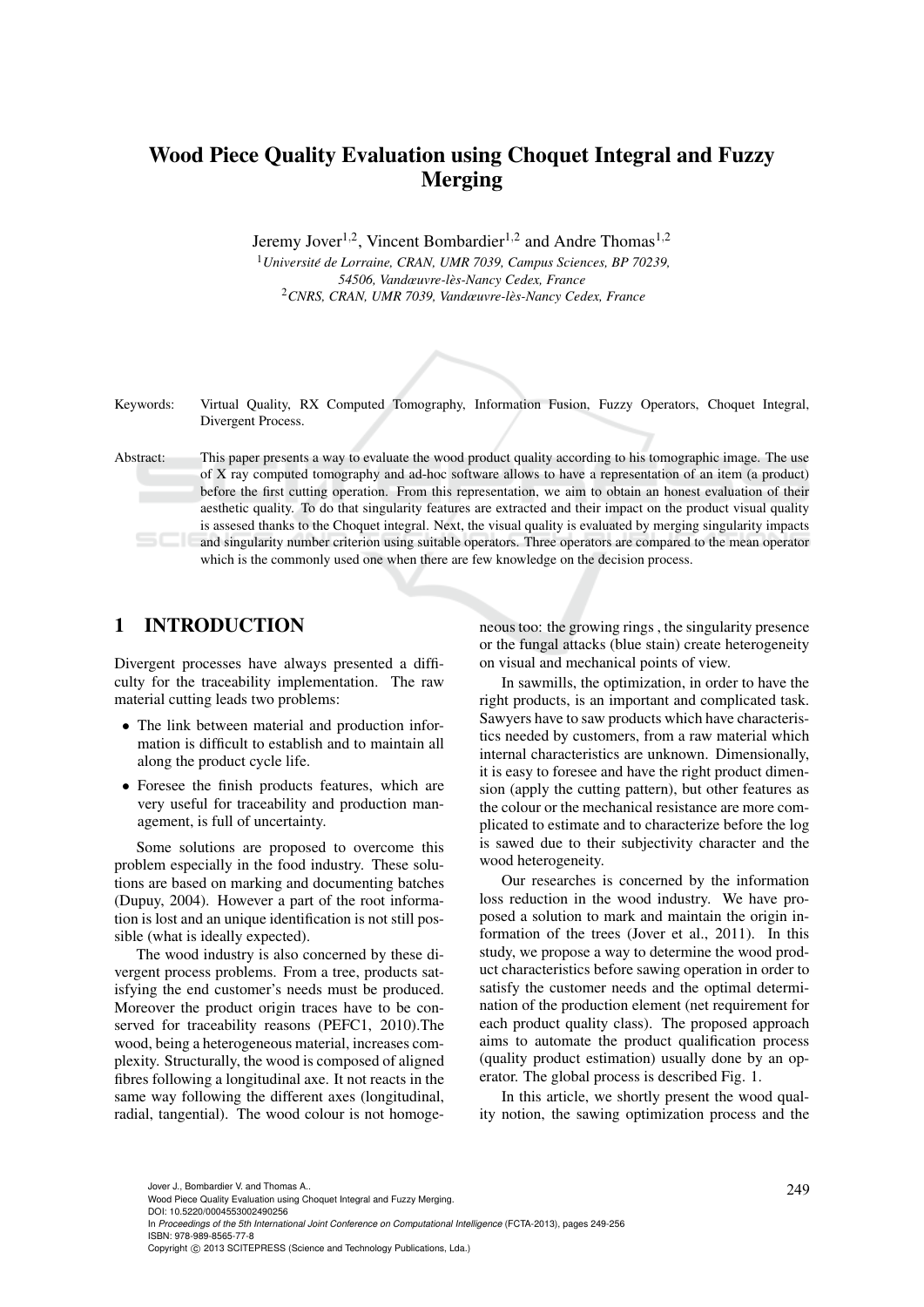virtual sawing concept allowing to extract the virtual product. Then we explain how we characterise singularities and calculate their impact on product with the Choquet integral. Impact calculation is improved by using learning process to calculate the Choquet capacities. To finish, we describe a way to estimate the wood products quality by using the impact singularities. We demonstrate the feasibility with distinguish wood pieces.

## 2 PRODUCTION FORESEE IN **SAWMILL**

## 2.1 The Visual Quality of Wood **Products**

Concerning the needs of the first transformation customers<sup>1</sup>, there are three kinds of quality: the dimensional quality, the mechanical quality and the visual (aesthetic) quality. The dimensional quality is easy to characterize (dimension piece precision). The mechanical quality is more skillful to evaluate. The clear wood has a mechanical resistance which can be reduced by the singularities presence (knots, crack, rot ). Techniques based on the vibrations give results as explained in (Guillot et al., 1996).

The last one is the visual quality. It is the most complicated to evaluate because the visual quality is a subjective decision. The visual quality is defined in the standard NF EN 1611. This standard defines different classes of qualities based on the singularity features measurement (size, numbers, type,...). But the evaluation is done by a Human Expert which has to estimate the quality within a short time (according to the sawmill high production rate). In this short time, the expert cannot evaluate singularity features as precisely as the standard define them. So standard definition is not adapted to the evaluation. More over the wood is "intrinsically fuzzy" (Bombardier et al., 2007). Boundaries between clear wood and singularities are not so easy to determine and impact the characteristic measures. A big part of the price is based on the quality, so its determination is important for customer and sawyers.

### 2.2 Raw Material Optimization

Sawyers optimise wood by estimating which cutting plan allows to have the best material yield and satisfy

the customer requirement. That is why it is essential to foresee product features which would be cut in the log.

The Expert (present at the optimization post) estimates product features (dimension, mechanical resistance, visual quality) according to the external log features and his experiment. He is able to determine approximately which defects are present in the wood (according to the external log features) and decides which cutting plan is the most appropriate to obtain the customer requirement. So final product aspect and quality are more or less well determined. We easily understand that all singularities are not visible on the surface and singularities which are visible give only incomplete information on their shapes in wood. Lot of researches have proposed solutions taking into account the external shapes of logs (Todoroki and Rönnqvist, 2002). But these optimisations are only based on the log dimensional features and do not take into account the visual and mechanical characteristics. This paper proposed a way (virtual sawing) to address this issue. **JBLIC ATIONS** 

### 2.3 Virtual Sawing

The use of non destructive control techniques (Bucur, 2003), in particular X ray computed tomography, allows to have a 3D representation of the log (internal and external) to be cut. (Almecija et al., 2012) use volumetric information to improve part log quality determination and their sorting. In our proposition we investigate this step and the global process is described in the figure 1.



Figure 1: Extraction and exploitation process of virtual products.

The log representation is virtually sawed with an ad-hoc software according to a cutting plan. This leads to obtain a numerical view of all product faces which should be obtained. The figure 2 shows one face for one product. The obtained image represents the face of a product according to the density data.

<sup>&</sup>lt;sup>1</sup>The first transformation of the wood is relative to the first steps of the wood value chain; that is to say, activities from the living tree in the forest to the output of the sawmill.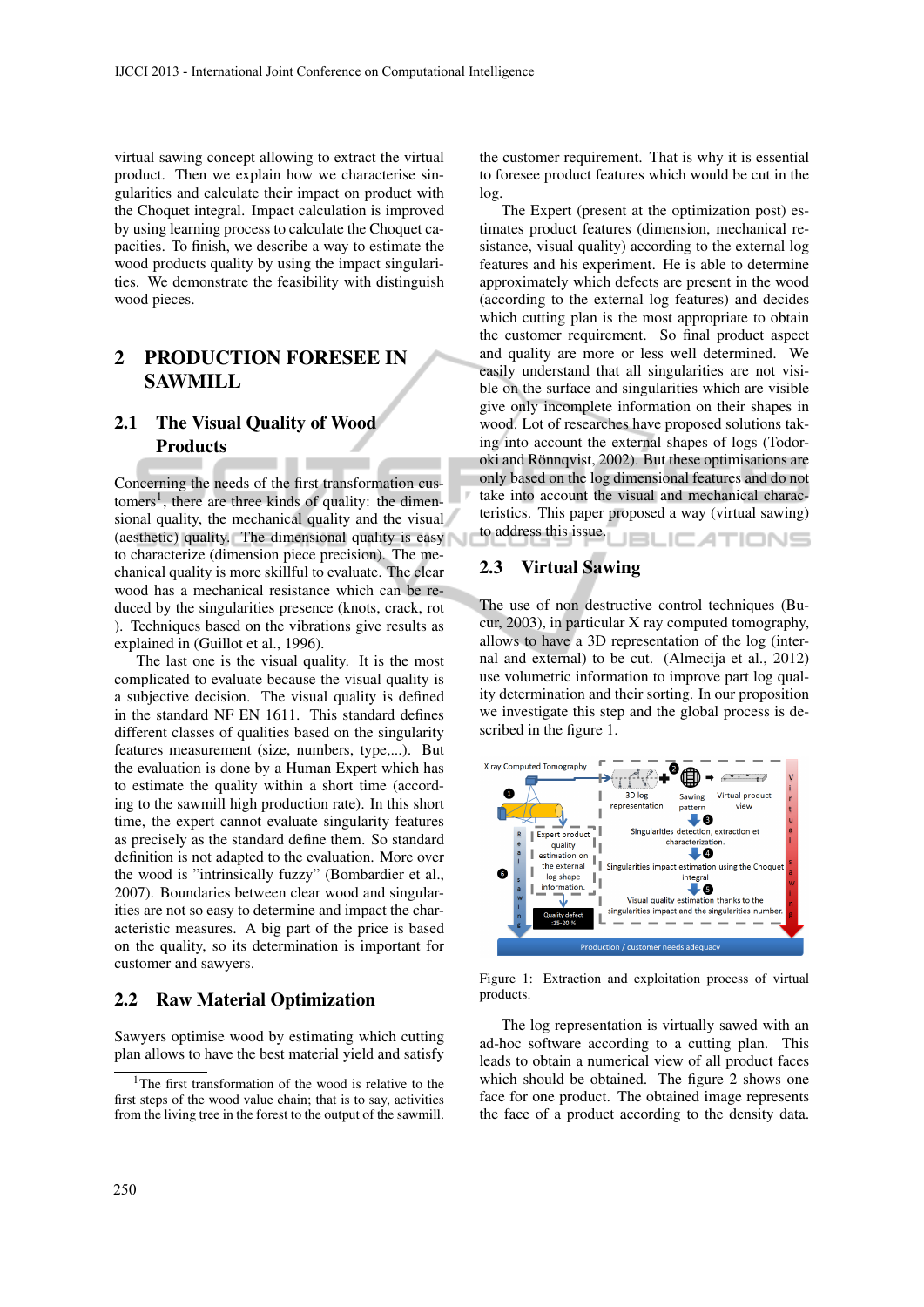Some information cannot be obtained (the colour) and the distinction between detected object is not so easy. All of these add imperfection, imprecision and uncertainty and make the quality determination harder.



Figure 2: Example of a face extracted with the virtual sawing.

### 2.4 Problematic

Our aim is to propose a process to estimate the wood product quality according to the face picture extracted by the virtual sawing stage. We consider that the singularity features are computed in a similar way as (Bombardier et al., 2007). So we propose a way to determine quality products from these measurements. As obtained information is uncertain, incomplete and imprecise, we use methods allowing taking into account this imperfection especially the Choquet Integral and fuzzy fusion operators. In this paper, we decide to estimate the singularity impact on the product and then to determine the piece quality.

## 3 SINGULARITY IMPACT EVALUATION

- 
- $L_p$  Product length<br> $l_p$  Product width  $l_p$  Product width<br>  $l_p$  Product grey le<br>  $l_s$  Singularity siz
- *I<sup>p</sup>* Product grey level
- $T_s$  Singularity size<br> $X_s$  Singularity posi
- $X_s$  Singularity position on product length  $Y_s$  Singularity position on product width
- $Y_s$  Singularity position on product width  $I_s$  Singularity grey level
- *I<sup>s</sup>* Singularity grey level

#### 3.1 Singularity Criterion Measurement

In our study, we evaluate the visual quality of the wood. So the criteria have to reflect singularity impact on the visual quality. (Almecija et al., 2012) defines forty criteria to evaluate quality. From this forty criteria, only around twenty concern the final product and only a dozen the visual quality. To evaluate singularity impact on density data, we only use the four of them which are measurable on a grey scale image.

The first criterion  $u_t$ , described by the equation (1), reflects the singularity size. More a singularity is big, more the visual quality is down grading. Moreover the expert judgement stipulates a singularity higher than 50 mm is considered as highly critical.

$$
\begin{cases}\n\text{If } l_p \le 50 \text{ mm}, u_t = 1 - \frac{T_s}{l_p} \\
\text{If } l_p > 50 \text{ mm and } T_s \le 50 \text{ mm}, u_t = 1 - \frac{T_s}{50} \\
\text{If } l_p > 50 \text{ mm and } T_s > 50 \text{ mm}, u_t = 0\n\end{cases}
$$
\n(1)

The second criterion  $u_x$ , described by the equation (2), reflects the position of the singularity on the product length. More a singularity is close to the product end, more this singularity lost importance and the quality becomes higher.

$$
u_x = \frac{|L_p/2 - X_s|}{L_p/2}
$$
 (2)

The third criterion  $u<sub>y</sub>$ , described by the equation (3), reflects the position of the singularity on the product width. More a singularity is close to the product edge, more this singularity lost important and the quality becomes higher.

$$
u_y = \frac{|l_p/2 - Y_s|}{l_p/2}
$$
 (3)

The last criterion  $u_c$ , described by the equation (4), reflects contrast between the singularity and the product background. More the contrast is weak, less this singularity is visible and more the quality increases.

$$
u_c = 1 - \frac{|I_s - I_p|}{I_p} \tag{4}
$$

In the following part, we proposed a method using Choquet integral according to the fact that the singularity characteristic measurements are full of imperfection and imprecision (see section 2).

### 3.2 Impact Calculation using the Choquet Integral

The Choquet integral was proposed by Gustave Choquet in 1954 (Choquet, 1953). Their use in the multi-criteria decision making domain appears in the nineties in different context (car industry, strategical placement, ) and similar classification problems are usually process with the Choquet integrals (Grabisch and Labreuche, 2008). They allow taking into consideration importance of each criterion and the interactions existing between each of them.

Let  $\{X\}$  :  $\{x_1,...,x_n\}$  be a set of normalized criteria, consider a capacity  $\mu : \mathcal{P}(X) \to [0,1]$  on this set, verifying:

$$
\begin{cases}\n\mu(\emptyset) = 0 \\
\mu(X) = 1 \\
\mu(A) < \mu(B), \forall A \subset B \text{ and } \forall B \subset X\n\end{cases}
$$
\n(5)

The capacity defines all weights and interactions. Then Choquet integral is defined as follow:

$$
C_{\mu}(u_1,...,u_n) = \sum_{i=1}^{n} (u_{\sigma k} - u_{\sigma k-1}) \mu(A_{\sigma k})
$$
 (6)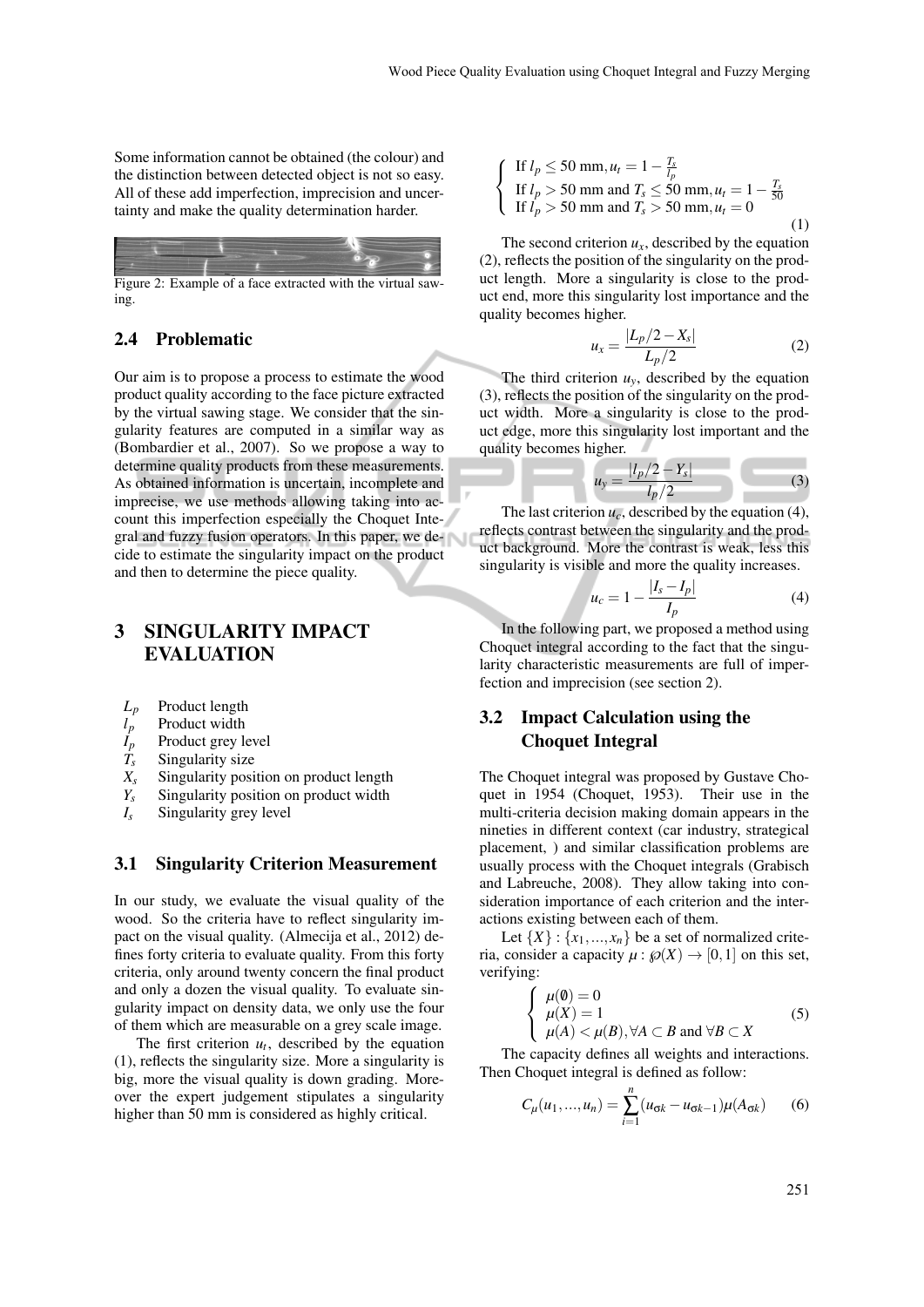Where  $\sigma$  is the indices permutation satisfying:

$$
0 = u_{\sigma 0} \le u_{\sigma 1} \le \dots \le u_{\sigma n-1} \le u_{\sigma n} \le 1
$$
  
\n
$$
u_{\sigma 1} = Min(u_i) \text{ et } u_{\sigma n} = Max(u_i)
$$
 (7)

and  $A_{\sigma k} = \{g_{\sigma k},...,g_{\sigma n}\}\$ the features non used in previous steps.

In our case,  $C_u(u)$  corresponds to the measure of the singularity impact on the product when the Choquet integral is apply on the criteria  $(\mu_i)$ . More the value tends to 1, less the singularity is important (our own standards). The Choquet integral is useful when the knowledge and the learning batches are low. The greatest challenge is the definition of the capacities (Grabisch et al., 2008). To do so, some approaches were developed to learn the capacities. We detail them in the next subsection.

#### 3.3 Learning Process of the Capacities

In order to have a better definition of the capacities used in the Choquet integral, we decide to use a learning process. Different approaches can be used to identify capacities (Grabisch et al., 2008):

• The Least Square approach (LS): based on the expert knowledge on each element. The expert attributes a target impact value to each element (experted value) in the learning lot and system searches capacities values that minimise the difference square between the computed value and the expected value.

$$
MinF_{LS}(\mu) := \sum_{x \in O} [C_{\mu}(u(x)) - y(x)]^{2} \qquad (8)
$$

• The Linear Programming approach (LP): proposed by Marichal and Roubens in (Marichal and Roubens, 2000), it is based on the expert knowledge on the global ranking of the batch elements. The approach looks for the value which satisfy as closely as possible the ranking establish by the expert.

$$
MaxF_{LP}(\varepsilon) := \varepsilon
$$
  
\n
$$
\text{subj. to} \begin{cases}\n\sum_{T \subseteq S} m_V(T \cup i) \ge 0, \forall i, \forall S \\
\sum_{T \subseteq N} m_V(T) = 1 \\
C_V(u(A)) - C_V(u(B)) \ge \delta_C \\
\vdots\n\end{cases}
$$
\n(9)

In (Grabisch et al., 2008), authors explain that the least square approach is appropriate when it is possible to attribute precisely the desired value. They explain too that the linear programming is better for cases which it is easy to give a pre-order between the

learning lot element. This is our case for the evaluation of the singularity impact because it is hard for the expert to give a score for each singularities (due to number and variation of the cases). The expert decides of a pre-order between elements composing the learning batch (with a  $\delta_C$  corresponding to the minimum margin to respect the ranking) . This constraint, noted E, can be translate by:

$$
C_{\mu}(a) > C_{\mu}(b) > ... > C_{\mu}(k)
$$
  
with  $C_{\mu}(u(i)) \ge C_{\mu}(u(i+1)) + \delta_C$  (10)

Some conditions can be imposed, over the element pre-order, on the criterion importance and/or interaction. The expert can expressed the criterion importance against one another. By the used of the Shapley indices  $\phi$  (which indicates the global importance of each criterion), the expert expresses the equality between two criteria. The value  $\delta_{\phi}$  is the maximal distance between two Shapley values to consider two criteria are equal. This constraint, noted S, can express for a couple of criteria A and B as:

$$
-\delta_{\phi} \leq \phi_{\nu}(\mu_{A}) - \phi_{\nu}(\mu_{B}) \leq \delta_{\phi}
$$
 (11)

More over the Expert can express constraints on the interaction between the criteria. The interaction between two criteria can be easily expressed by the expert because the phenomena is understandable.But the interaction between more than two criteria is harder to understand and express. The last condition (apply on the interaction indices) is only expressed on interaction between a pair of criteria. This constraint, noted I, can be:

- negative (redundancy) :  $I_v({A, B}) < 0 \delta_I$
- positive (synergies) :  $I_v({A, B}) > 0 + \delta_I$
- null (no interaction) :  $I_v({A, B}) = 0 \pm \delta_I$

 $\delta$ *I* is the minimum threshold value in absolute value to consider the interaction as significant.

Using the software R and the Kappalab R package, we compute the LP approach in order to determine the capacities and influence of the calculated values on the Choquet integral results.

### 3.4 Result of the Learning Process LP

The learning batch described in the table 1, is composed of singularities which are commonly found in the wood.

Expert constraints are describe below:

• On the elements batch (E): The singularities are ranked as they are stored in the table 1 from the best to the worst with  $\delta_C = 0.05$ .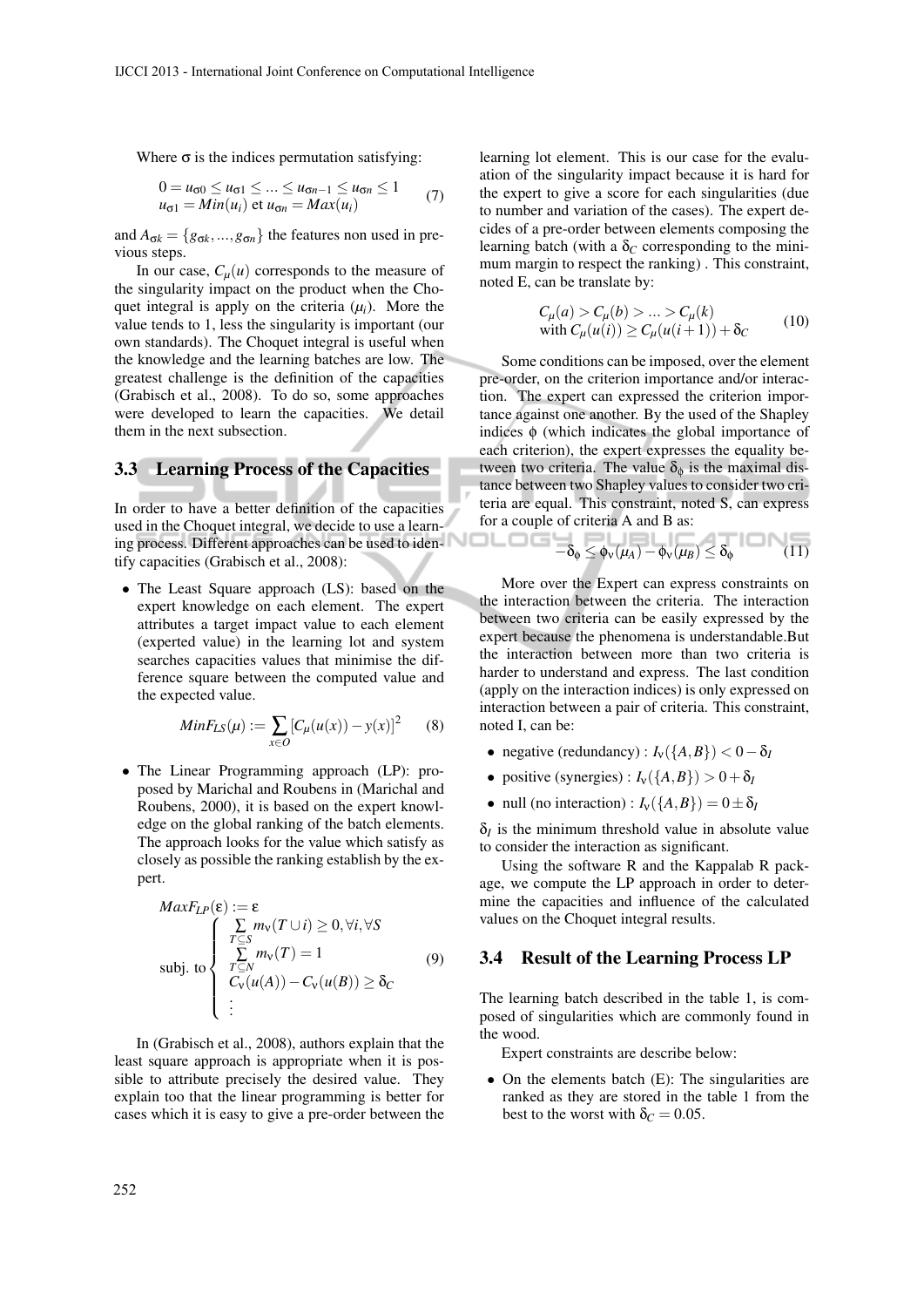Table 1: Learning batch.

| Singularity |      | X    |      | C    |
|-------------|------|------|------|------|
| a           | 0.75 | 0.72 | 0.2  | 0.93 |
| b           | 0.41 | 0.09 | 0    | 0.98 |
| $\mathbf c$ | 0.39 | 0.27 | 0.24 | 0.9  |
| d           | 0.69 | 0.36 | 0.8  | 0.37 |
| e           | 0.42 | 0.75 | 0.32 | 0.3  |
| f           | 0.75 | 0.81 | 0.52 | 0.09 |

- On the importance criterion (S): criteria  $[\mu_t, \mu_c]$ have the same importance, criteria  $[\mu_x, \mu_y]$  too and criteria [ $\mu_t, \mu_c$ ] are more important than [ $\mu_x, \mu_y$ ]  $(\delta_{\phi} = 0.1)$ :  $\phi_{V}(\mu_{t}) = \phi_{V}(\mu_{c}) > \phi_{V}(\mu_{x}) = \phi_{V}(\mu_{y})$ .
- On the influence among criterion (I): criteria  $[\mu_t, \mu_c]$  are in synergy and  $[\mu_x, \mu_y]$  too ( $\delta_l = 0.05$ ):  $I_v(\{\mu_t, \mu_c\}) > 0$  and  $I_v(\{\mu_x, \mu_y\}) > 0$ .

The results of the Choquet value, the Shapley values and the interaction indices are respectively presented in the table 2, 3 and 4. In table2, the second column corresponds to values obtained without any importance( singleton capacity equal to 0.25) and constraints (other capacity equal to the sum of the singleton capacities) between criteria.

Table 2: Results for the LP approach for the different constraints.

| Singularity | 0    | E     | $E + S$ | $E+S+I$ |
|-------------|------|-------|---------|---------|
| a           | 0.65 | 0.878 | 0.878   | 0.873   |
| b           | 0.37 | 0.815 | 0.815   | 0.799   |
| c           | 0.45 | 0.753 | 0.753   | 0.738   |
| d           | 0.55 | 0.450 | 0.569   | 0.593   |
| e           | 0.46 | 0.387 | 0.422   | 0.532   |
| f           | 0.49 | 0.325 | 0.359   | 0.471   |

Table 3: Shapley indices for the different constraints.

| Shapley value $\parallel$ |                                                                                                                                      |       |       |
|---------------------------|--------------------------------------------------------------------------------------------------------------------------------------|-------|-------|
|                           | $\begin{bmatrix} 0.152 \end{bmatrix}$ 0.117                                                                                          | 0.069 | 0.662 |
| $E + S$                   |                                                                                                                                      |       | 0.484 |
| E+S+I                     | $\begin{array}{ c c c c c c c c } \hline 0.397 & 0.074 & 0.045 & 0.484 \\ \hline 0.322 & 0.169 & 0.098 & 0.411 \\\hline \end{array}$ |       |       |

Imposed Constraints are respected at each steps (E, E+S,E+S+I). We can see in the table 2 the order of the singularity is the same as the expert ranking.

The first constraint (based on the elements ranking) accords lot of importance to the contrast (Shapley value  $\phi_v(\mu_c)$  =0.762) and few on the other criteria. Moreover interaction between the criteria [T C] is negative (that is not corresponding to the expert choice). The figure 3 shows the variation of the Choquet integral value function of [X Y]. The criterion Y have few influence except up to 0.75. This translate an expert view: the singularity position on the width upgrade the singularity only when it is very close to the side.

| Table 4: Interaction indices for the different constraints |  |  |  |
|------------------------------------------------------------|--|--|--|
| (symmetric matrix).                                        |  |  |  |

| symmetric matrix).     |                        |                                          |          |                         |
|------------------------|------------------------|------------------------------------------|----------|-------------------------|
|                        |                        | $\downarrow$ constraints: E $\downarrow$ |          |                         |
| Interaction            | T                      | X                                        | Y        | $\mathsf{C}$            |
| т                      | $\overline{\text{NA}}$ | 0.006                                    | $-0.138$ | $-0.119$                |
| X                      |                        | <b>NA</b>                                | 0.131    | $-0.137$                |
| Y                      |                        |                                          | NA       | 0.007                   |
|                        |                        |                                          |          |                         |
|                        |                        | constraints: $E+S$ .                     |          |                         |
| Interaction            | т                      | $\overline{\text{X}}$                    | Ÿ        | $\overline{\mathsf{C}}$ |
| $\overline{\text{T}}$  | $\overline{NA}$        | $-0.133$                                 | $-0.090$ | 0.113                   |
| X                      |                        | <b>NA</b>                                | 0.179    | $-0.133$                |
| Y                      |                        |                                          | NA       | $-0.090$                |
|                        |                        |                                          |          |                         |
|                        |                        | constraints: E+S+I $\downarrow$          |          |                         |
| Interaction            | т                      | $\overline{\text{X}}$                    | Y        | C                       |
| $\overline{\text{T}}$  | NA                     | $-0.219$                                 | 0.032    | 0.050                   |
| X                      |                        | <b>NA</b>                                | 0.050    | $-0.285$                |
| Y                      |                        |                                          | NA       | $-0.226$                |
|                        |                        |                                          |          |                         |
|                        |                        |                                          |          |                         |
| 0.65                   |                        |                                          |          |                         |
|                        |                        |                                          |          |                         |
|                        |                        |                                          |          |                         |
| Choquet Integral value |                        |                                          |          |                         |
| 0.38                   |                        |                                          |          |                         |
|                        |                        |                                          |          |                         |
| 0.25                   |                        |                                          |          |                         |
|                        |                        |                                          |          |                         |

Figure 3: Influence of the X and Y criteria modification on the Choquet value with the weights obtained under E constrain and no variation of the T and C criteria  $(u =$  $(0.75,\triangle(X),\triangle(Y),0.09)$ ).

The addition of the constraint S (on Shapley indices) offers a positive interaction between [T,C] but not on [X,Y]. Moreover the importance of the criteria [X,Y] are so little that they have few influence on the Choquet value. The figure 4 shows the Choquet value variation function of X and Y variation for a singularity ( $u = (0.75, \triangle(X), \triangle(Y), 0.09)$ ). The criteria have no action when theirs values are bellow 0.75. This comportment means that singularity position is important only when a singularity is close to the end and the side of the product.

The addition of the last constraint gives capacities which allow the respect of the constraints given by the expert. Moreover all criteria have impact on the calculation result. The figure 5 translates the  $[X, Y]$ impact. Thereafter we use this weight for the product quality estimation.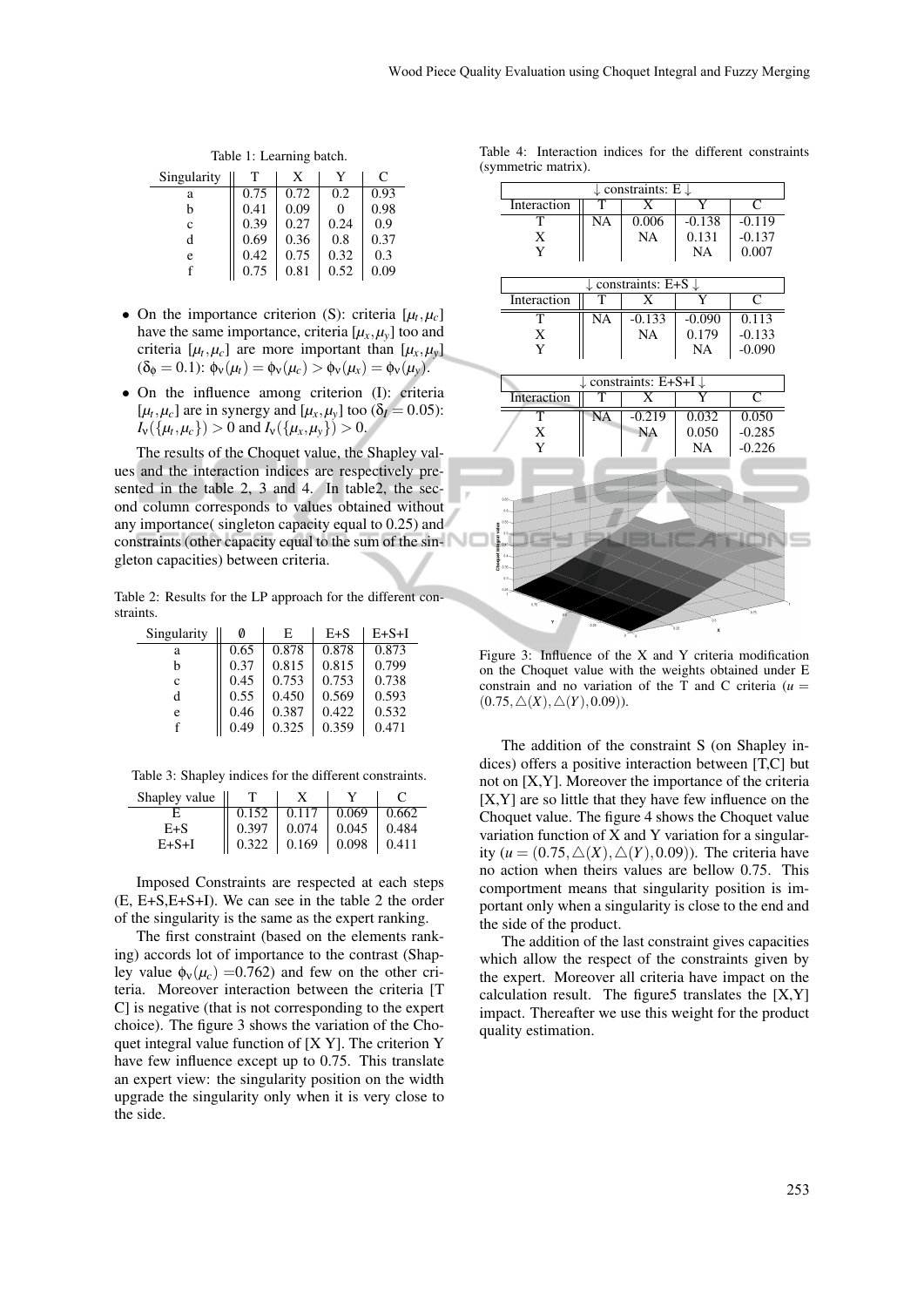

Figure 4: Influence of the X and Y criteria modification on the Choquet value with the weights obtained under E+S constrains and no variation of the T and C criteria  $(u =$  $(0.75,\triangle(X),\triangle(Y),0.09)$ ).



Figure 5: Influence of the X and Y criteria modification on the Choquet value with the weights obtained under E+S+I constrains and no variation of the T and C criteria  $(u =$  $(0.75,\triangle(X),\triangle(Y),0.09)$ ).

## 4 PRODUCT QUALITY EVALUATION

Once singularity impacts are determined, an estimation of the quality product is evaluated by merging these impact and the criterion evaluating the singularity number. In this part, we describe this criterion and the fusion operation.

### 4.1 Singularity Number Criterion

In the quality evaluation, the number of singularities is important. A product with a lot of singularities is more down grading because the clear wood homogeneity is broken.

To evaluate the number, we used the criterion *Rnb* defined by (12). This criterion represents the expert vision: more there are singularities, more the product is down grading. Moreover when the number reaches towards a particular value, the criterion reaches towards 0. We choose to used an exponential function. Following the particular number of singularities fixed by the expert, the k coefficient can be changed. In our case we determine that up to 20 singularities, the value starts to become constant (k=1.1).

$$
u_{nb} = k^{-(NB_s)} \text{ with } k = 1.1 \tag{12}
$$

### 4.2 Quality Determination by Data Fusion

In order to determine the quality product, we merge singularity impacts and the singularity number criterion. There are three kinds of merging operators (Bloch, 1996):

- The severe operators which satisfy  $F(a,b) \leq Min(a,b)$
- The indulgent operators which satisfy  $F(a,b) \geq Max(a,b)$
- The compromise operator which satisfy  $a \leq Fa, b \leq b$ , if  $a \leq b$  $b \leq Fa, b \leq a$ , if  $b \leq a$

In the quality evaluation, Expert never evaluates products on the best singularities. So indulgent operators cannot be used. The two others operators translate different visions from the expert in the quality evaluation. We propose to compare different operators which appear us to be well adapted to the used and Expert quality evaluation.  $\Box$   $\Box$ 

The first operator which can be used is the operator defined by Perez-Orama in (Perez Oramas, 2000) and describe by 13. This operator (PO) is a compromise operator when the minimum value is under 0.5, otherwise it is an indulgent operator. This characteristic can be interesting to isolate product with few singularities and evaluate the worst product.

$$
F(a,b) = Min(1, \frac{min(a,b)}{1 - Min(a,b)})
$$
 (13)

The Hamacher operator, described in 14, is a severe operator. That means this operator gives result under the worst singularity. This can be useful to evaluate quality for product where visual quality is very important (joinery, cabinet, ...) because only products with high quality are highlighted.

$$
F(a,b) = \frac{ab}{a+b-ab} \tag{14}
$$

The Ordered Weight Average(OWA) adapted to our situation too, described in 15, is a compromised operator. Usually the product quality is based on a part of the worst singularities (represented by the  $\alpha$ which represent the percent of product fusion). The OWA allows to attribute weight only on this part of the singularities impact *C<sup>i</sup>* .

$$
F(C_1,...C_n) = \sum_{i=1}^n w_i C_i
$$
  
and  $C_1 \ge C_2 \ge ... \ge C_{n-1} \ge C_n$  (15)  
with 
$$
\begin{cases} w_i = 0, \forall i \in [1, \lfloor \alpha n \rfloor] \\ w_i = \frac{1}{\alpha * N B_s} \forall i \in [\lceil \alpha n \rceil, n] \end{cases}
$$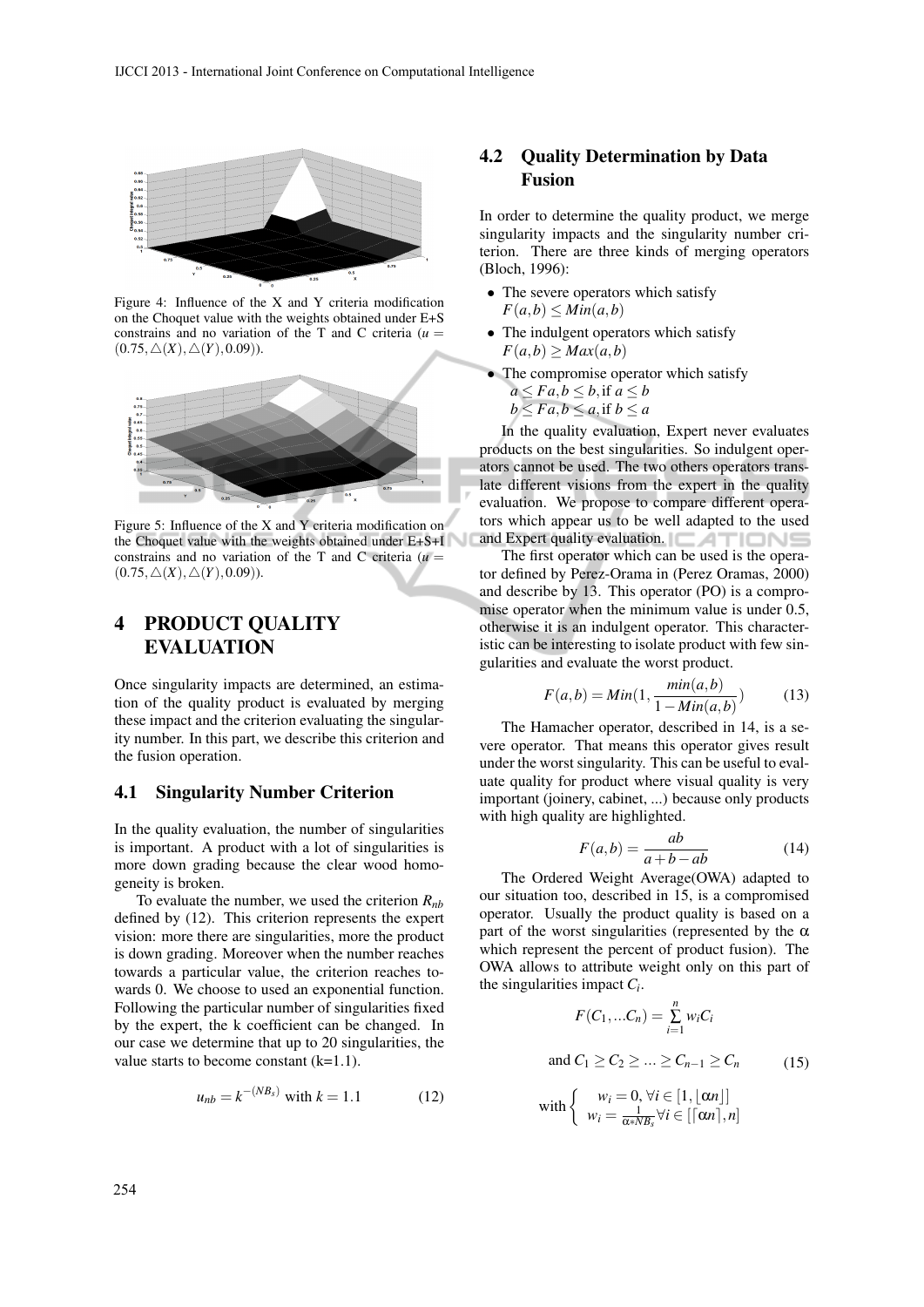The results provided by these three operators will be compared to the arithmetic mean (used as a benchmark) which is a classical operator when the aggregation comportment is unknown.

## 4.3 Operators Comparison by the use of Real Case Study

The proposed methodology is then applied on the batch described in the table 5. These data is taken in into our partner sawmill. The first column indicates the piece number, the second the criterion *Rnb* (function of the number of singularities), the third, all the singularities impact present on the product and the last the product aesthetics class gives by the sawmill Expert. The aim is to compare some fusion operators to the expert vision so as to find the closest.

|  |  | Table 5: Pieces used to compare fusion operators. |  |  |
|--|--|---------------------------------------------------|--|--|
|--|--|---------------------------------------------------|--|--|

| Prod         | $R_{nb}$ |       | $C_u$ |       |       | Q              |
|--------------|----------|-------|-------|-------|-------|----------------|
| a            | 0.91     | 0.888 |       |       |       | 0              |
| b            | 0.91     | 0.439 |       |       |       |                |
| $\mathbf{c}$ | 0.42     | 0.888 | 0.866 | 0.826 | 0.776 |                |
|              |          | 0.748 | 0.746 | 0.674 | 0.601 |                |
|              |          | 0.520 |       |       |       |                |
| d            | 0.75     | 0.814 | 0.740 | 0.259 |       |                |
| e            | 0.75     | 0.888 | 0.372 | 0.332 |       | 2              |
| f            | 0.51     | 0.814 | 0.740 | 0.694 | 0.601 | $\overline{2}$ |
|              |          | 0.565 | 0.432 | 0.312 |       |                |
| g            | 0.51     | 0.725 | 0.667 | 0.587 | 0.479 | 3              |
|              |          | 0.423 | 0.372 | 0.332 |       |                |

- Piece 1: only one singularity with few impact (value close to 1), used for cabinet work.
- Piece 2: only one singularity with high impact,used for joinery work.
- Piece 3: lot of singularity with few impact, function of the use, the quality can be high or not thanks to the singularities number. in our case the expert class the product for joinery.
- Piece 4 and 5: the same number of singularities but one with more singularities with few impact (4) used for joinery work and the other the opposite (5) used in industrial carpentry.
- Piece 6 and 7: more singularities than 4 and 5. Used respectively in industrial carpentry and traditional carpentry.

To compare the operators, two features are studied: the products ranking (cf. table 6) and the distance between them (cf. figure 6). Operators have to be compared on the distance between ranked product and the products groups they do. If the ranking is good but groups are totally different from the Expert choice (two products by in the same aesthetic class

on the Expert judgement have to be close one to the other) the operator is less efficient than an operator which wrong ranks but keeps the right group of products.

| Rank Exp |   | Hama   | <b>OWA</b>     | <b>OWA</b>      | PO      | Mean                |
|----------|---|--------|----------------|-----------------|---------|---------------------|
|          |   |        | $(\alpha = 2)$ | $(\alpha = .8)$ |         |                     |
|          | a | a(.82) | a(.89)         | a(.90)          | a(1)    | a(.90)              |
| 2        | b | b(.42) | c(47)          | b(.67)          | b(.43)  | c(0.71)             |
| 3        | c | c(.05) | b(.44)         | c(.66)          | c(0.43) | b(.67)              |
| 4        | d | e(.04) | f(.37)         | d(.64)          | e(.31)  | d(.64)              |
| 5        | e | c(0)   | g(.35)         | e(.59)          | g(.31)  | e(.59)              |
| 6        | f | f(.0)  | e(.33)         | f(.55)          | f(.29)  | f(.58)              |
| 7        | g | g(0.0) | d(.26)         | g(.48)          |         | d $(.23)$ g $(.51)$ |
|          |   |        |                |                 |         |                     |

The Hamacher operator, as it is the only pessimist operator, gives the lowest results. This operator his very efficient to highlight product which have good features. When there is a lot of singularities, this operator reaches towards highly downgrade product (up to 2 singularities, maximum value is 0.5). Three groups of product are made: (a,b) on the top as the expert, (e,d) and (c,f,g) on the low. These seconds two groups mix quality product express by the Expert.So this operator is useful to evaluate high quality products.

The Perez-Orama operator gives high importance to product with all singularity impacts up to 0.5 and downgrade the others. It assumes that products with less than 8 singularities with an impact up to 0.5, have a quality equal to 1. This operator is particularly useful for a first ranking and extracts products described above (less than 8 singularities with impact up to 0.5). The operator place on opposite ends a and d and does two groups, (b,c) and (e,f,g). This classification is close to the expert choice (apart for d). This operator is efficient to class low quality products.

The  $\alpha$  factor in the OWA operator may change value. We propose to compare  $\alpha = 0.2$  and  $\alpha = 0.8$ . In the  $\alpha = 0.2$  case, the ranking gives, as the PO operator, four classes  $((a),(c,b),(e,f,g,)$  and  $(d))$  and the same observation as the previous operator. In the  $\alpha$  = 0.8 case, the ranking is the same than the expert one. Moreover, product groups provided by this operator are the same than the expert classification  $((a),(b,c,d),(e,f),(g))$ . Classes are close to one another but allowed to classify product as the expert estimation. The Expert which choose this ranking should have a decision process following this vision.

The last is the mean operator. It gives different ranking than the expert ranking but the products groups are respected. This operator may be used to group product with the same features without respect the ranking. This behaviour is interesting for carpentry product for which the ranking is not important.